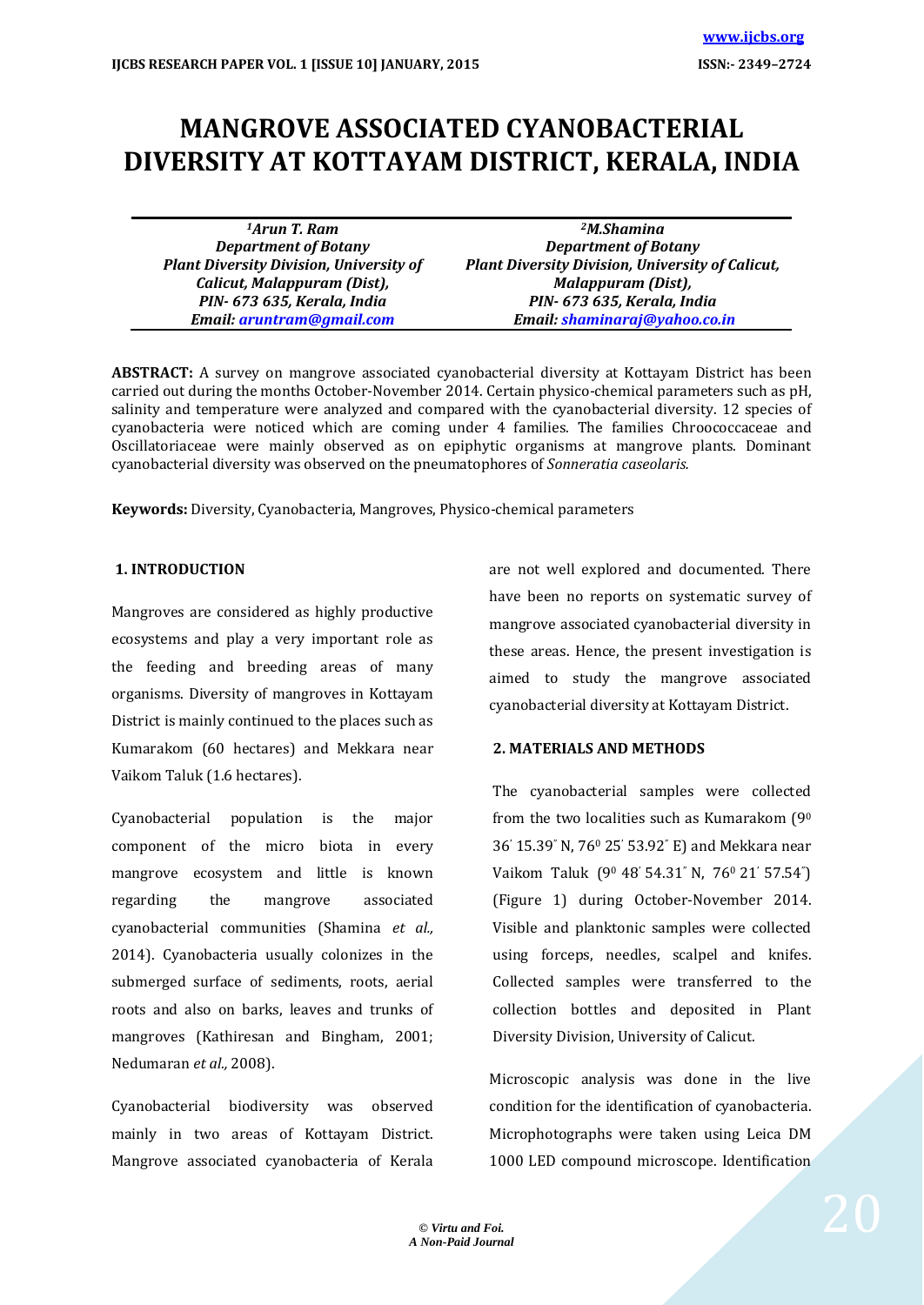of cyanobacterial specimen was done with the taxonomic publications of Desikachary (1959), Anand (1989) and Prescott (1982). Analysis of physico-chemical parameters of water such as pH, temperature, salinity was done with Oakton Multi-parameter PCS Tester 35.



# **Fig. 1.** Map showing the study areas (**1.** Kumarakom; **2.** Mekkara)

#### **3. RESULTS AND DISCUSSION**

Kottayam District harbours abundant mangrove species comprising *Bruguiera sexangula*, *Bruguiera cylindrica*, *Sonneratia caseolaris*, *Excoecaria agallocha* and *Avicennia officinalis*. These species are more abundant in Kumarakom, while in Mekkara, the dominating members are *Avicennia officinalis*, *Sonneratia caseolaris*, *Excoecaria agallocha* and *Bruguiera gymnorrhiza*. Cyanobacterial species collected from mangrove areas in Kottayam District and given in the Table 1.

Totally 12 species of cyanobacteria belonging to 4 families (Chroococcaceae 3, Oscillatoriaceae 5, Nostocaceae 2, Scytonemataceae 2) were recorded. Out of the 4 families recorded, Oscillatoriaceae family showed maximum representation. Cyanobacterial species from

Mekkara mangrove area showed maximum species diversity. Detailed taxonomic description of cyanobacterial species, nature of habitat showed maximum species diversity and microphotographs are given below.

#### **Taxonomic enumeration**

**1.** Order: Chroococcales

Family: Chroococcaceae

#### *Aphanocapsa roseana* de Bary **(Fig.2 a)**

Gelatinous colony, thallus brownish green, cells 5.345 µm – 6.726 µm diameter; cells sphericaloval shaped.

Occurred as an epiphytic form on the pneumatophores of *Sonneratia caseolaris*

Locality: Mekkara

### *Aphanocapsa grevillei* **(**Hass.) Rabenh. **(Fig.2 b)**

Thallus attached; cells greenish, spherical, 3.723 µm- 4.755 µm diameter, closely arranged in homogenous mucilage; individual envelope not distinct.

Occurred as an epiphytic form on the pneumatophores of *Avicennia officinalis* 

Locality: Mekkara

#### *Aphanothece pallida* (Kutz.) Rabenh. **(Fig.2 c)**

Thallus gelatinous, soft, pale blue-green; cells elliptical-oblong, 5.829 µm-6.969 µm long; 2.868 µm-3.731 µm broad; sheath distinct.

Occurred as an epiphytic form on the pneumatophores of *Sonneratia caseolaris*

Locality: Mekkara

**2.** Order: Nostocales

Family: Oscillatoriaceae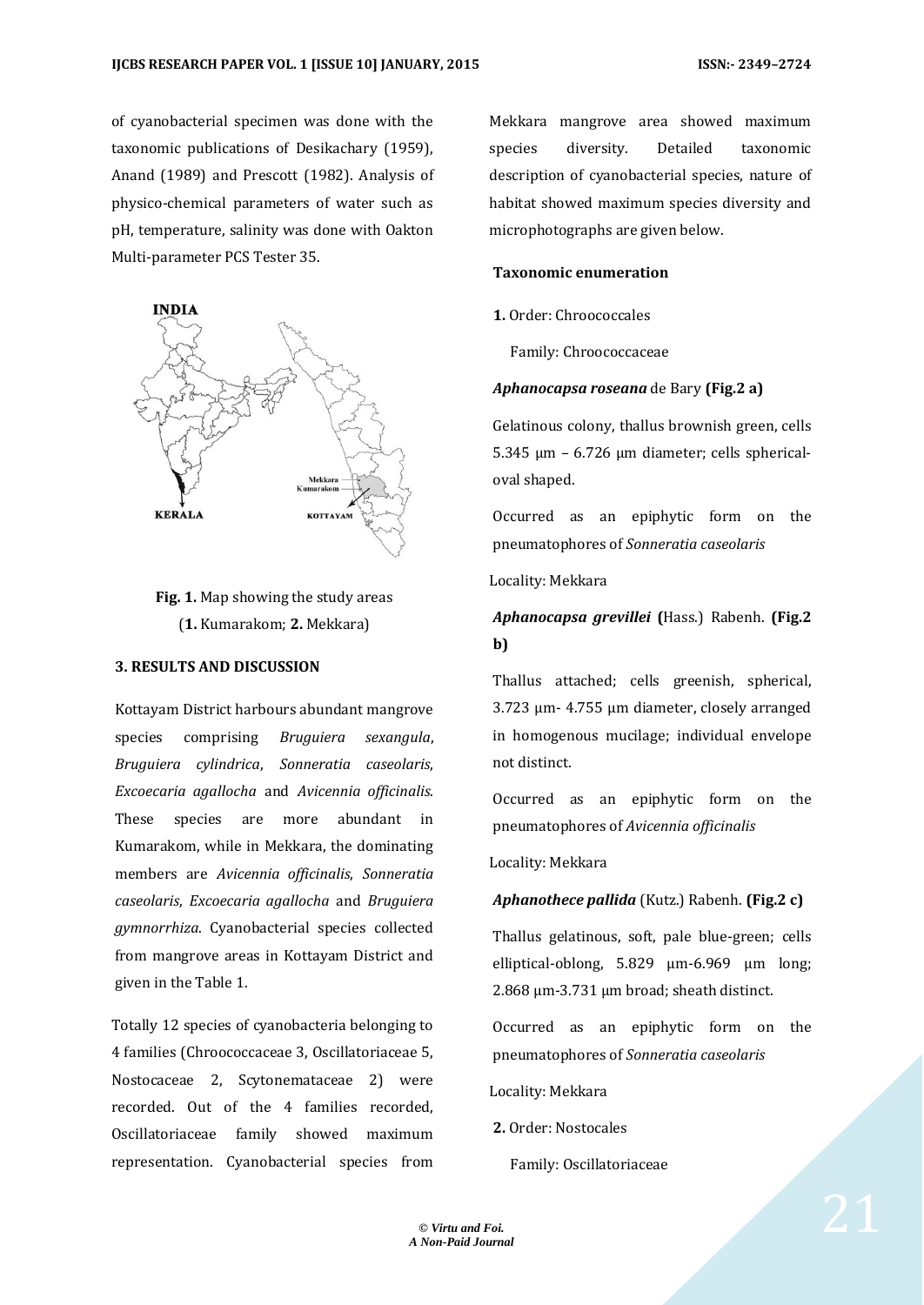#### *Oscillatoria annae* van Goor **(Fig.2 d)**

Trichome straight, dull blue green, slightly constricted at the cross walls, cells 5.457 µm-5.781 µm long; 7.881 µm- 8.209 µm broad; attenuated at the ends, not granulated at the cross walls; end cell rounded.

Occurred as an epiphytic form on the stilt root of *Bruguiera gymnorrhiza* 

Locality: Mekkara and Kumarakom (Benthic form)

#### *Oscillatoria ornata* Kutz. ex Gomont **(Fig.2 e)**

Thallus dark blue green, trichome straight, uniform in thickness, constricted at the cross walls, granulated; cells 7.730 µm-8.309 µm long; 9.976 µm-10.469 µm broad; end cell rounded.

Occurred as an epiphytic form on the pneumatophores of *Sonneratia caseolaris* 

Locality: Mekkara

#### *Oscillatoria boryana* Bory ex Gomont **(Fig.2 f)**

Trichome short, straight, greenish, slightly constricted at the cross-wall, cells  $6.223 \mu m$ -6.320 µm broad, slightly granulated at the cross-walls; end cells more or less rounded, not capitate; calyptra absent.

Occurred as an epiphytic form on the pneumatophores of *Sonneratia caseolaris*

Locality: Kumarakom

#### *Phormidium molle* (Kutz.) Gomont **(Fig.2 g)**

Thallus mucilaginous, thin; trichome straight, distinctly constricted at the cross walls, not attenuated at the ends; cells 1.810-2.126 µm broad, 2.522 µm long, end cells rounded; calyptra absent.

Occurred as an epiphytic form on the pneumatophores of *Avicennia officinalis* 

Locality: Mekkara and Kumarakom (Benthic form)

## *Lyngbya aerugino-coerulea* (Kutz.) Gomont **(Fig.2 h)**

Filaments single, sheath thin, firm; trichomes 8.808 µm long; 7.728 µm broad, not constricted at the cross walls, end cell flattened, almost rounded with slightly thickened outer membrane.

Occurred as an epiphytic form on the stilt root of *Bruguiera gymnorrhiza*

Locality: Mekkara

**3.** Order: Nostocales

Family: Nostocaceae

#### *Nostoc muscorum* Ag.ex Born. et Flah. **(Fig.2 i)**

Thallus irregularly expanded, filaments yellowish brown, trichome barrel shaped, constricted at the cross walls, 4.109 µm-5.276 µm long; 4.197 µm-4.461 µm broad; heterocysts nearly spherical, 5.812 µm long; 5.620 µm broad,

Occurred as planktonic form and benthic form

Locality: Mekkara and Kumarakom

*Nostoc passerinianum* (De Not.) Bornet ex Born. Et Flah. **(Fig.2 j)**

Thallus expanded, filaments densely entangled, trichomes 8.208 µm long; 5.001 µm broad, spherical; heterocysts nearly spherical, 7.928 µm long; 5.971 µm broad.

Occurred as benthic form

Locality: Mekkara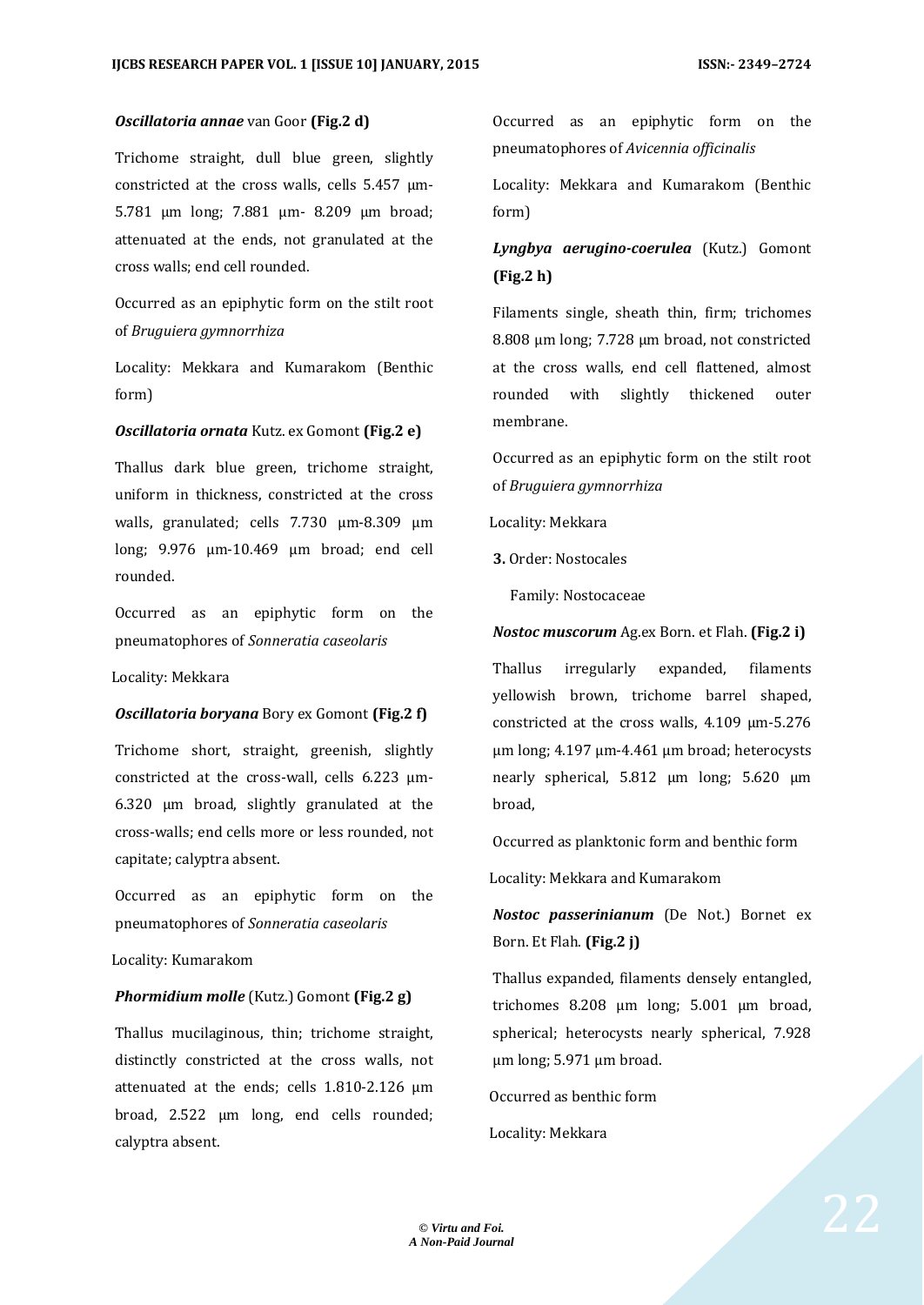**4.** Order: Nostocales

Family: Scytonemataceae

#### *Scytonema leptobasis* Ghose **(Fig.2 k)**

Filaments false branched, 10.224 µm-12.235 µm broad, sheath thick, trichomes about 2.970 µm broad; 7.274 µm long; cells cylindrical, false branches swollen at the tips; heterocysts single, intercalary, 5.326 µm-6.134 µm broad and 8.002 µm-9.925 µm long.

Occurred as planktonic forms

Locality: Kumarakom

#### *Scytonema bohneri* Schmidle **(Fig.2 l)**

Thallus dark blue-green, filaments long, false branched, sheath thick, colourless, trichome bluish green, 5.831 µm-7.757 µm broad, 7.868 µm – 11.037 µm long; sheath colourless and thick; trichome blue-green, not constricted at the cross walls, cells rectangular, heterocysts intercalary, ellipsoidal to cylindrical, 11.553 µm long and 18.111 µm broad.

Occurred as planktonic form

Locality: Kumarakom and Mekkara



**Fig.2. a)***Aphanocapsa roseana;* **b)***Aphanocapsa grevillei*; **c)***Aphanothece pallida*; **d)***Oscillatoria annae*; **e)***Oscillatoria ornata*; **f)***Oscillatoria boryana*; **g)***Phormidium molle*; **h)***Lyngbya aeruginocoerulea*; **i)***Nostoc muscorum*; **j)***Nostoc* 

*passerinianum*; **k)***Scytonema leptobasis*; **l)***Scytonema bohneri*

# **Table 1. Cyanobacterial diversity at different mangrove areas of Kottayam District**

| <b>Sl</b>      | <b>Species</b>      | <b>Mangrove areas</b> |                |  |  |
|----------------|---------------------|-----------------------|----------------|--|--|
| N <sub>0</sub> |                     | <b>Kumarakom</b>      | <b>Mekkara</b> |  |  |
|                | 1. Chroococcaceae   |                       |                |  |  |
| $\mathbf{1}$   | Aphanocapsa         |                       | $\ddot{}$      |  |  |
|                | roseana             |                       |                |  |  |
| $\overline{2}$ | Aphanocapsa         |                       | $\ddot{}$      |  |  |
|                | grevillei           |                       |                |  |  |
| 3              | Aphanothece         |                       | $\ddot{}$      |  |  |
|                | pallida             |                       |                |  |  |
|                | 2. Oscillatoriaceae |                       |                |  |  |
| 4              | <i>Oscillatoria</i> | $\ddot{}$             | $\ddot{}$      |  |  |
|                | annae               |                       |                |  |  |
| 5              | <b>Oscillatoria</b> |                       | $\ddot{}$      |  |  |
|                | ornata              |                       |                |  |  |
| 6              | <b>Oscillatoria</b> | $\ddot{}$             |                |  |  |
|                | boryana             |                       |                |  |  |
| 7              | Phormidium          | $\pmb{+}$             | $\ddot{}$      |  |  |
|                | molle               |                       |                |  |  |
| 8              | Lyngbya             |                       |                |  |  |
|                | aerugino-           |                       | $\ddot{}$      |  |  |
|                | coerulea            |                       |                |  |  |
|                | 3. Nostocaceae      |                       |                |  |  |
| 9              | <b>Nostoc</b>       | $\ddot{}$             | +              |  |  |
|                | muscorum            |                       |                |  |  |
| 10             | <b>Nostoc</b>       |                       | $\ddot{}$      |  |  |
|                | passerinianum       |                       |                |  |  |
|                | 4. Scytonemataceae  |                       |                |  |  |
| 11             | Scytonema           | $\ddot{}$             |                |  |  |
|                | leptobasis          |                       |                |  |  |
| 12             | Scytonema           | $\pmb{+}$             | +              |  |  |
|                | bohneri             |                       |                |  |  |

(- absence; + presence)

The families Chroococcaceae and Oscillatoriaceae were mainly observed as epiphytic organisms on mangrove plants. Maximum cyanobacterial diversity was observed on the pneumatophores of *Sonneratia caseolaris.* Out of the 4 families recorded, Oscillatoriaceae showed higher representation followed by Chroococcaceae, Nostocaceae and Scytonemataceae. Of the 12 cyanobacterial species collected in the present study, only 4 heterocystous cyanobacteria such as *Nostoc muscorum*, *Nostoc passerinianum*, *Scytonema*